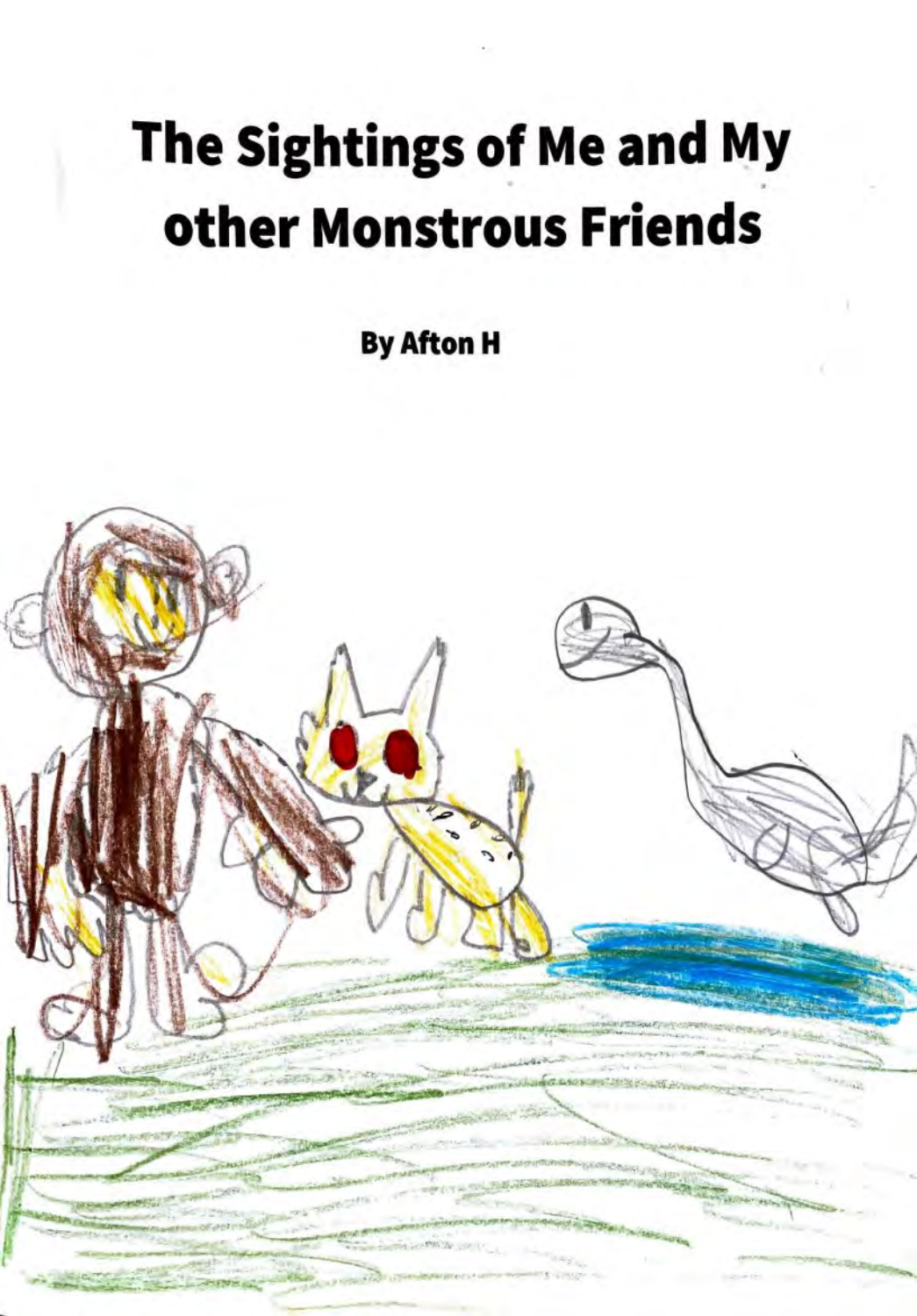Hi my name is Chupacabra. I'm going to show you my monstrous friends. The first one is Bigfoot. Here is Dr. Jonny the Explorer's description of the sighting:

After breakfast at my campsite at Redinger Campground, I saw Bigfoot right outside my tent. I said, "Are you just a normal person who hasn't shaved in years?" Bigfoot said, "Yeah. Can I borrow your shaver?" I said, "OK." Then we took a selfie.

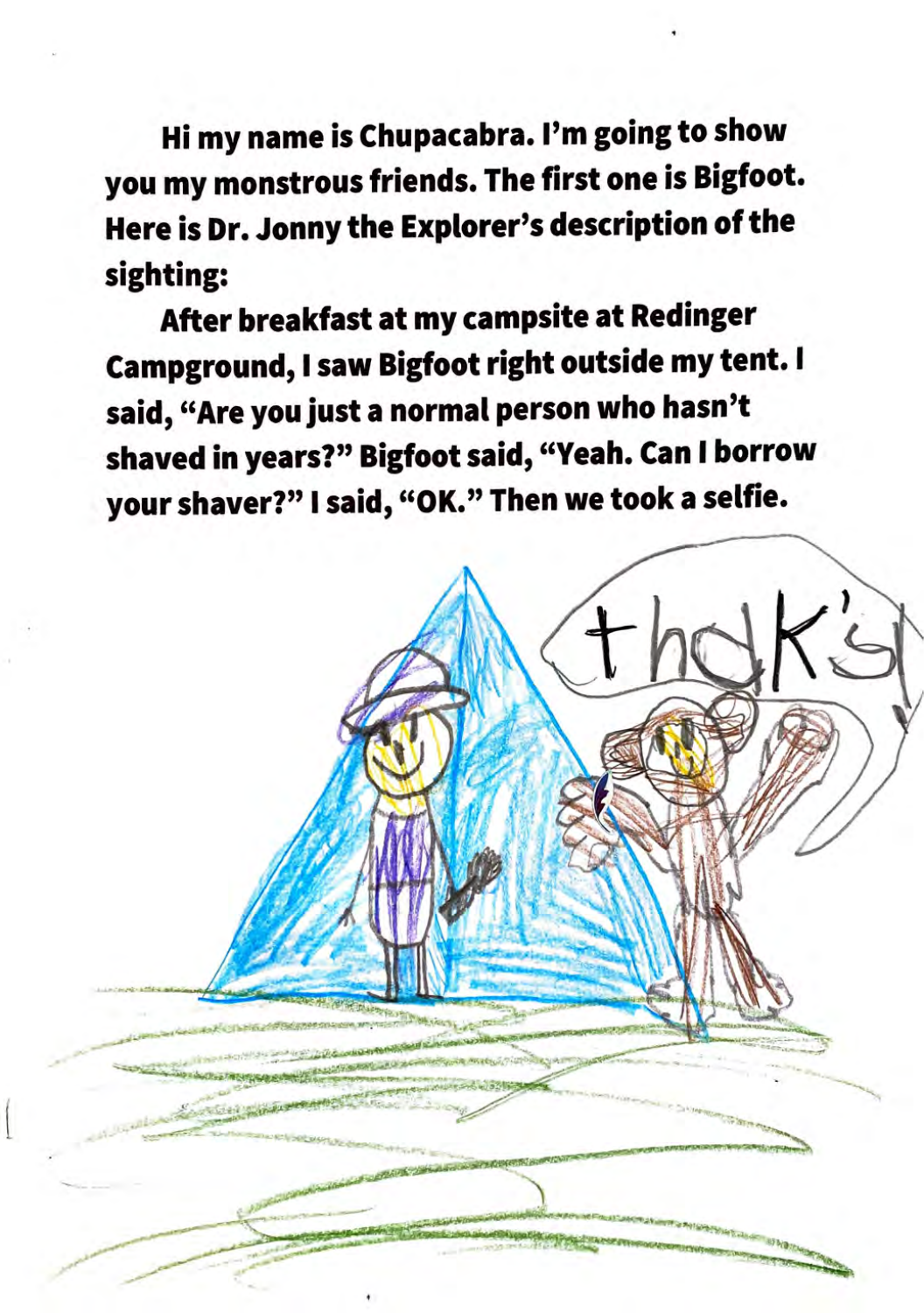Next is me. Here is a page from Mr. Babyhead's sighting of me.

I was eating some berries. I spotted a Chupacabra. I said, "Goo goo puppy." Because I am a baby.

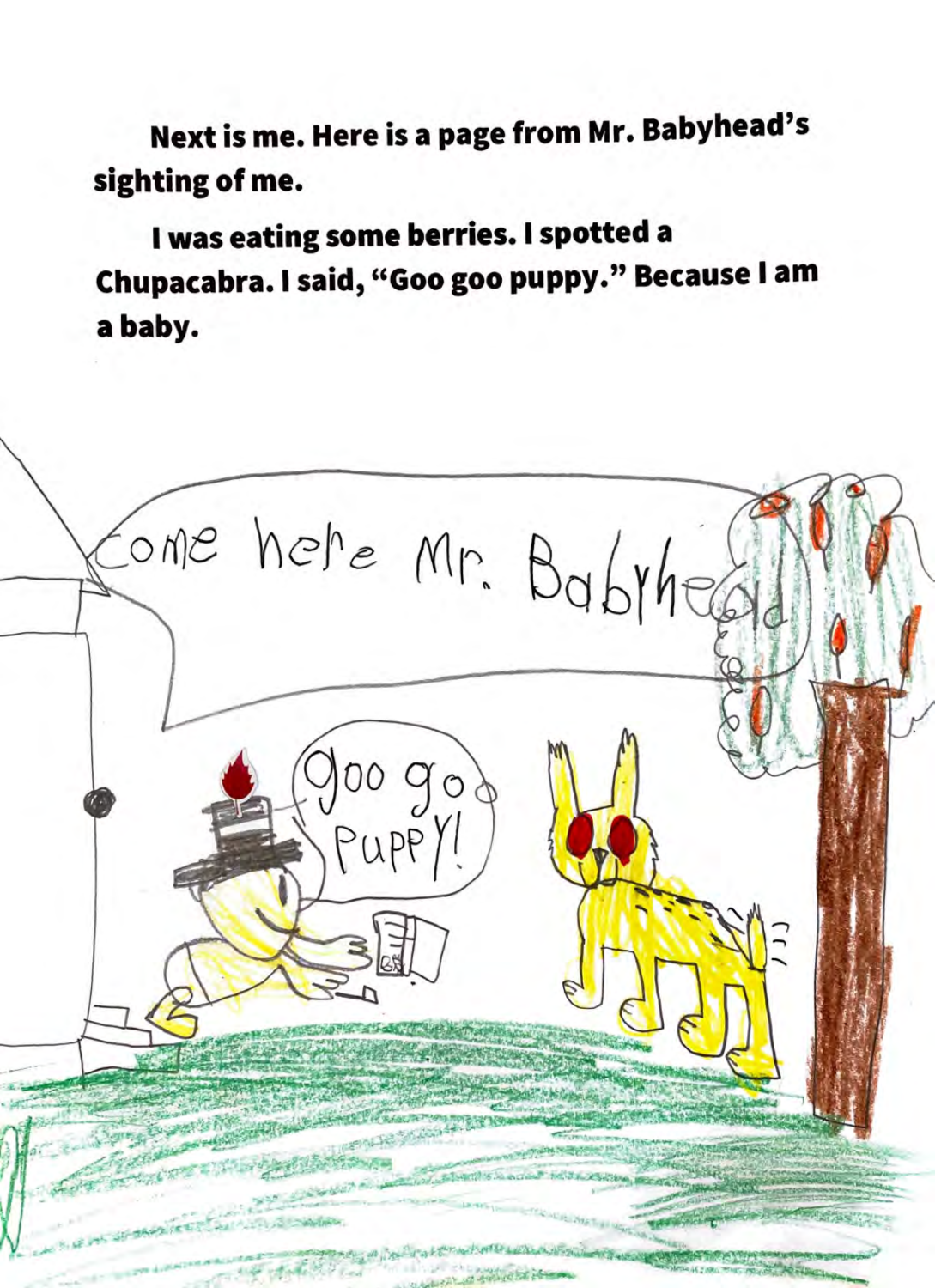Next, is Mr. Jonnyhead's sighting of the Loch **Ness Monster.** 

I was at Loch Ness... I was just renting a boat there when I saw in the lake the Loch Ness monster! It was putting it's head in the water and I was like "What is he doing?" He told me he was drinking.

AN